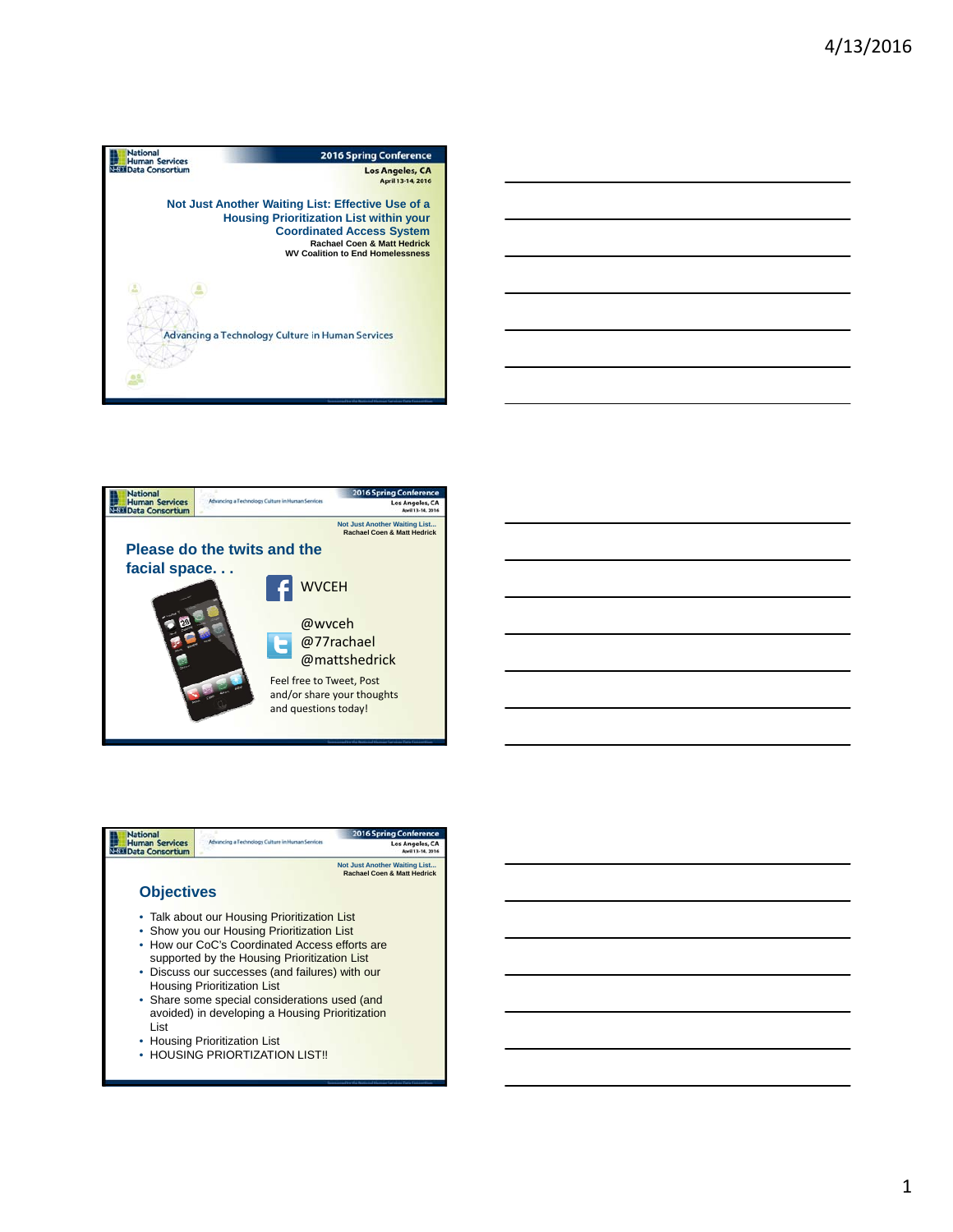## **Mational**<br>**Human Services**<br>NEEM Data Consortium 2016 Spring Confe Advancing a Technology Culture in Human Services Los Angeles, CA **Not Just Another Waiting List... Rachael Coen & Matt Hedrick Who we are. . .**  • State Advocacy body for issues of homelessness in West Virginia • Collaborative Applicant/Lead Agency for the WV Balance of State CoC • HMIS Lead for the WV BoS CoC • Direct Service Provider of Street Outreach and Rapid Re-housing • SSI/SSDI Outreach Access and Recovery State Lead/Trainer



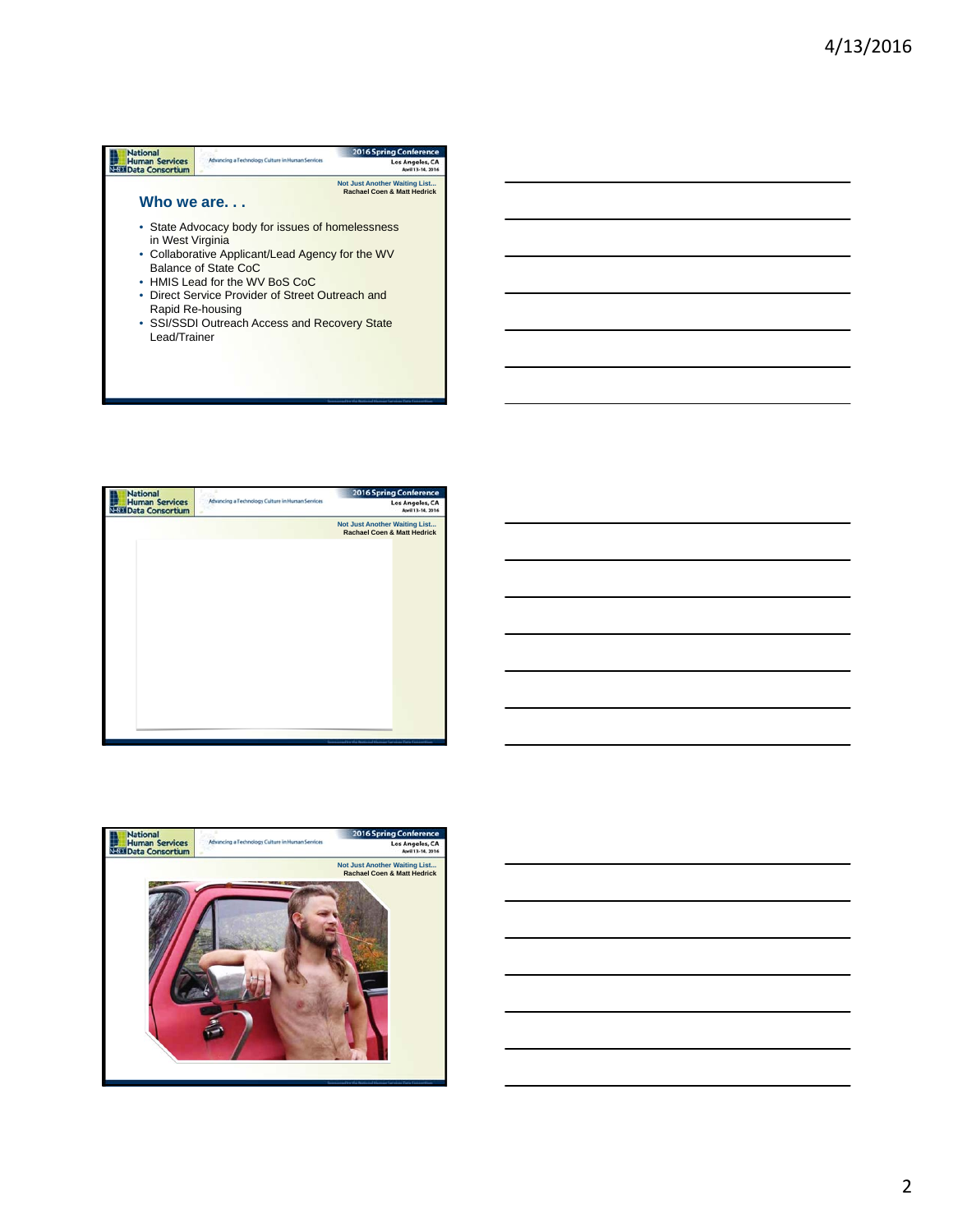







|                                                 |                                                                  | Conference<br>Spring                                                           |
|-------------------------------------------------|------------------------------------------------------------------|--------------------------------------------------------------------------------|
| <b>Human Services</b><br><b>Data Consortium</b> | Advancing a Technology Culture in Human Services                 | Los Angeles, C                                                                 |
|                                                 |                                                                  | <b>Not Just Another Waiting List</b><br><b>Rachael Coen &amp; Matt Hedrick</b> |
|                                                 | <b>The Intentions of Coordinated Access</b>                      |                                                                                |
|                                                 | Target the correct housing intervention to the correct           |                                                                                |
|                                                 | individual (family), particularly for those with high acuity and |                                                                                |
|                                                 | high need, to solve their housing crisis quickly.                |                                                                                |
| $\bullet$                                       | Divert people away from the system who can solve their own       |                                                                                |
| homelessness.                                   |                                                                  |                                                                                |
|                                                 | Greatly reduce the length of homelessness by moving              |                                                                                |
|                                                 | people quickly into the appropriate housing.                     |                                                                                |
| ٠                                               | Greatly increase the possibility of housing stability by         |                                                                                |
|                                                 | targeting the appropriate housing intervention to the            |                                                                                |
| corresponding needs.                            |                                                                  |                                                                                |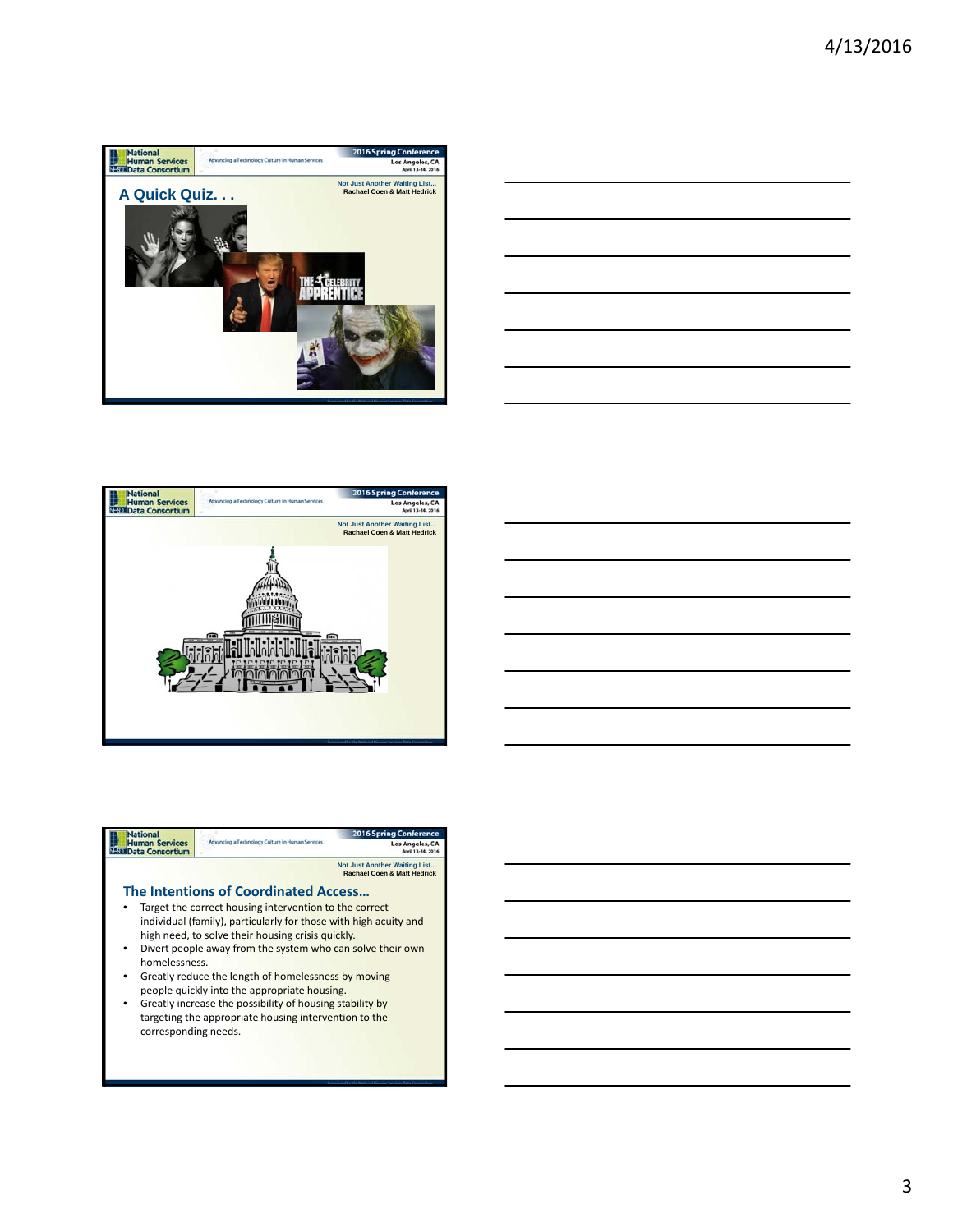



| $\sim$ $\sim$ |  | __ |
|---------------|--|----|
|               |  |    |
|               |  |    |
| --            |  |    |
|               |  |    |
|               |  |    |
|               |  | __ |
|               |  |    |
|               |  |    |
|               |  |    |
|               |  |    |
|               |  |    |
|               |  |    |
|               |  |    |
|               |  |    |
|               |  |    |
|               |  |    |



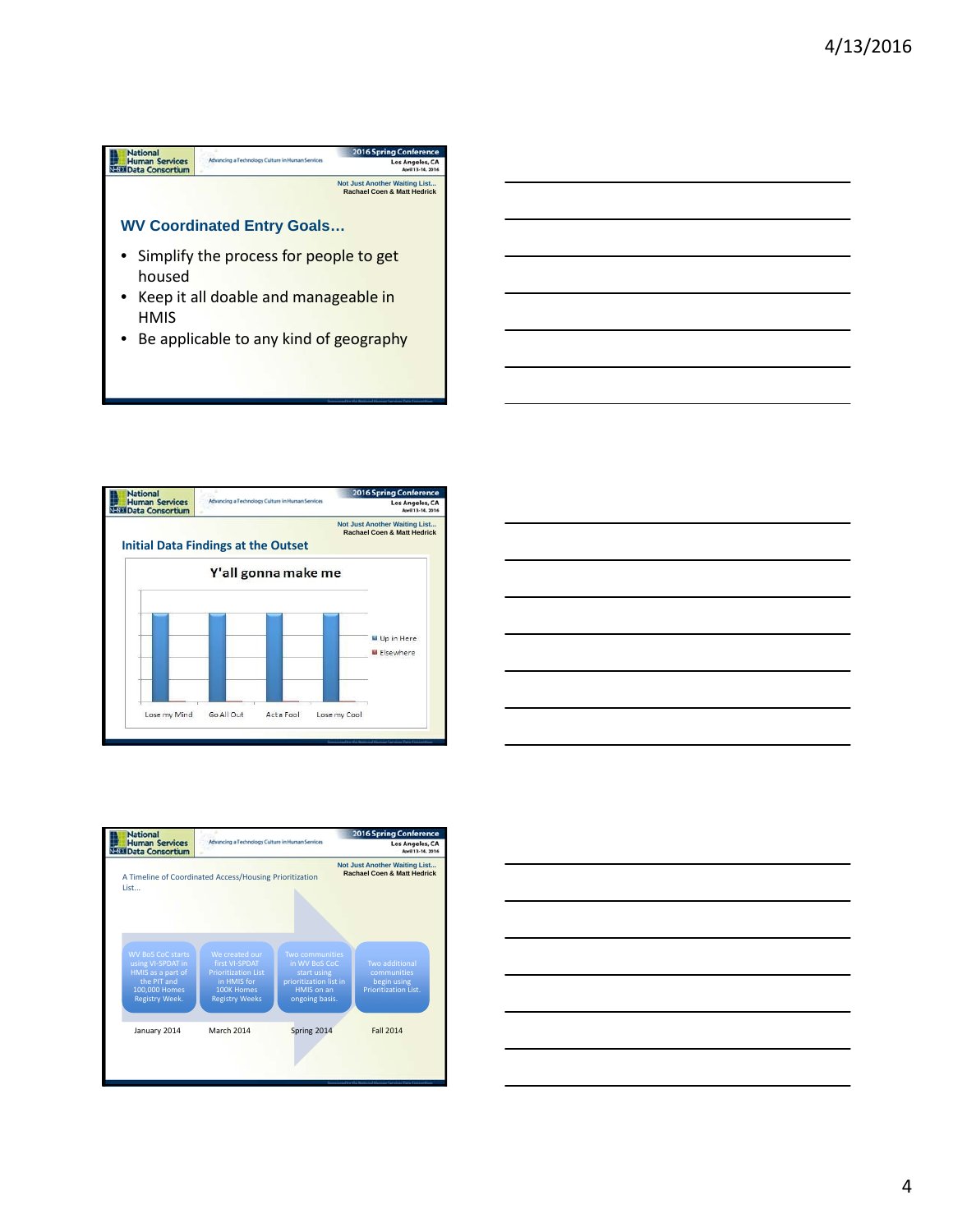## **National**<br> **Human Services**<br> **National Consortium** 2016 Spri ng Cont Advancing a Technology Culture in Homan Sens Los Angeles, CA **Not Just Another Waiting List... Rachael Coen & Matt Hedrick Prioritization is Key. . .**  • Move away from "first come, first serve" which relies on who is lucky enough to get the service • With limited resources, time and money, we need to invest in those people who DO need our help • From ideal candidates, we need to triage which person would most benefit from the service next. • Prioritization is on-going and results in the better referrals, service delivery and outcomes



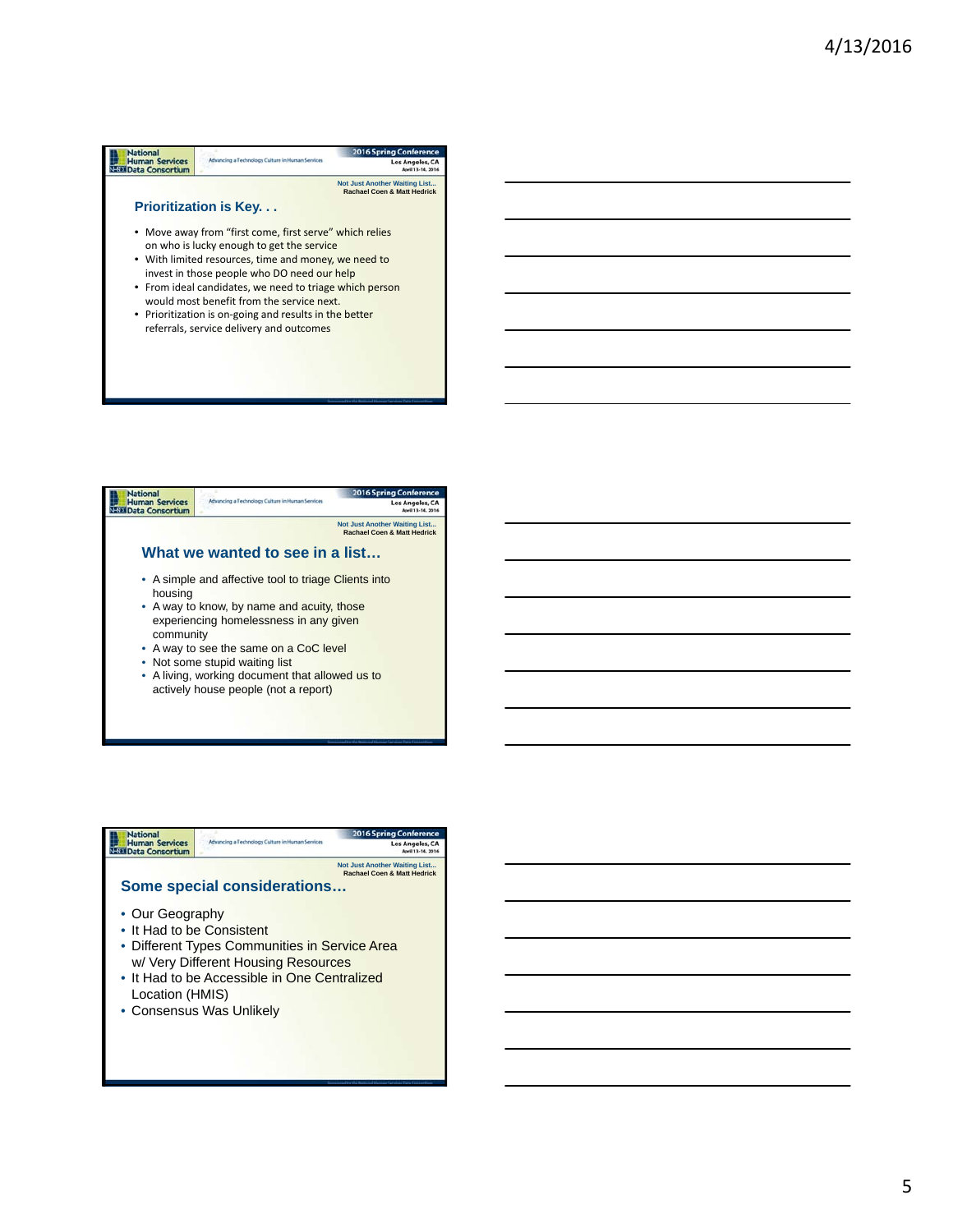|            | <b>Human Services</b><br><b>NESE Data Consortium</b> |          |                          | Advancing a Technology Culture in Human Services |                | Los Angeles, CA<br>April 13-14, 2016 |                                  |                                                                                                         |                                                                                |
|------------|------------------------------------------------------|----------|--------------------------|--------------------------------------------------|----------------|--------------------------------------|----------------------------------|---------------------------------------------------------------------------------------------------------|--------------------------------------------------------------------------------|
|            | <b>Enter our First Prioritization List</b>           |          |                          |                                                  |                |                                      |                                  |                                                                                                         | <b>Not Just Another Waiting List</b><br><b>Rachael Coen &amp; Matt Hedrick</b> |
|            |                                                      |          |                          |                                                  |                |                                      |                                  | <b>Housing Prioritization List Based on VI-SPDAT Score</b><br><b>Client Score and Entry/Exit Detail</b> |                                                                                |
|            | # of Client Surveyed                                 |          |                          |                                                  | 73             |                                      |                                  | <b>Housing Intervention</b>                                                                             | <b>Surveys Completed</b>                                                       |
|            | Average Prescreen Score                              |          |                          |                                                  | 7.55           |                                      |                                  | <b>PSH / Housing First Assessment</b>                                                                   | 1R                                                                             |
|            | # Permanently Housed to Date                         |          |                          |                                                  | $\overline{x}$ |                                      |                                  | <b>RRH Assessment</b>                                                                                   | 45                                                                             |
|            | <b># Clients w/ Multiple Scores</b>                  |          |                          | 4                                                |                |                                      | No Housing or Support Assessment | 10                                                                                                      |                                                                                |
| 10 #       | <b>Client Name</b>                                   | ā        |                          | Veteran?                                         | Income         | <b>Clatte</b>                        |                                  | Score M-SPOAT Interviewer's Nane                                                                        | Perm.<br>Housed On:                                                            |
| 31003      |                                                      | $\omega$ | $\circ$                  | No                                               | 900            | 6/8/14                               | 14                               | Any Truesdale                                                                                           | 12/9/13                                                                        |
| 48297      |                                                      | Nut      | $\overline{ }$           | <b>Yas</b>                                       | 1714.34        | 10/2/14                              | 84                               | Luther Crouthamel                                                                                       | 10/27/14                                                                       |
| 5168       |                                                      | ٧        | $\alpha$                 | No                                               | T20            | <b>A/21/14</b>                       | 13                               | Arry Truesdale                                                                                          | <b>MINUA</b>                                                                   |
| 35727      |                                                      | ٧        | $\overline{\mathbf{M}}$  | No                                               | ö              | 3/11/14                              | 13                               | Arry Truesdale                                                                                          | 3/13/14                                                                        |
| 48203      |                                                      | ٧        | $\overline{\phantom{a}}$ | No                                               | Not            | 10/15/14                             | 33                               | Luther Crouthamel                                                                                       | <b>Not Yett</b>                                                                |
| 5,168      |                                                      | ٧        | ٠                        | <b>No</b>                                        | 720            | 3/19/14                              | 12                               | Arry Truesdale                                                                                          | <b>WHATA</b>                                                                   |
| 19910      |                                                      | ٧        | $\circ$                  | No                                               | $\Omega$       | 4,5014                               | 12                               | Arry Truesdale                                                                                          | 10/10/13                                                                       |
| 35,770     |                                                      | v        | s                        | No                                               | 779            | 3/7/14                               | 12                               | Anny Truendale                                                                                          | 37774                                                                          |
| <b>MMA</b> |                                                      | ۷        | v                        | No                                               | ٠              | 4/3/14                               | 12                               | Any Truesdale                                                                                           | 4/4/14                                                                         |
|            |                                                      | No.      | ٠                        | No                                               | 1,024          | <b>KIT/14</b>                        | 12                               | Any Truesdale                                                                                           | <b>Not Vett</b>                                                                |
| 39170      |                                                      | ٧        | ٠                        | No                                               | Nua            | 5/30/14                              | 12                               | Amy Truesdale                                                                                           | <b>SIG14</b>                                                                   |



| Los Angeles, CA<br>April 13-14, 2016 |                                                                         |                          | Advancing a Technology Culture in Human Services |                | <b>Human Services</b><br><b>NESE Data Consortium</b> |            |                |                          |             |
|--------------------------------------|-------------------------------------------------------------------------|--------------------------|--------------------------------------------------|----------------|------------------------------------------------------|------------|----------------|--------------------------|-------------|
|                                      | Not Just Another Waiting List<br><b>Rachael Coen &amp; Matt Hedrick</b> |                          |                                                  |                |                                                      |            |                |                          |             |
|                                      | Not Yell                                                                | Luther Crouthamel        | ъ                                                | INZW14         | Nulli                                                | No         | <b>y</b>       | Null                     | 46825       |
|                                      | 11/3/14                                                                 | <b>Malissia Grimmatt</b> | s                                                | <b>B/18/14</b> | a                                                    | <b>Yan</b> | $\overline{N}$ | ×.                       | 47788       |
|                                      | <b>Not Valls</b>                                                        | Luther Crouthamel        | в                                                | 10/15/14       | 55.0                                                 | No         | ٠              | N                        | 48716       |
|                                      | Not Yetti                                                               | Luther Crouthamel        | 5                                                | 11/12/14       | Not                                                  | No         | s              | $\mathbf{N}$             | 49974       |
|                                      | Not Yetti                                                               | Luther Cruthamed         | s                                                | 12/1/14        | Not                                                  | No         | ٠              | N                        | 5,0690      |
|                                      | Not Yett                                                                | <b>Melissia Grimmett</b> | 5                                                | 12/2/14        | 377.7                                                | Yes        | N              | $\overline{\mathbf{N}}$  | <b>SONS</b> |
|                                      | Not Yell                                                                | Luther Crochame          | s                                                | 12/0/14        | Nutt                                                 | No         | ٠              | ٧                        | 50973       |
|                                      | <b>A/5/11</b>                                                           | <b>Any Truesdale</b>     | $\overline{a}$                                   | 4/2/M 14       | 1,083                                                | No         | ×              | v                        | 16869       |
|                                      | 5/31/14                                                                 | <b>Melissa Greenett</b>  | 4                                                | 6/26/14        | 1.176                                                | Yes.       | $\rightarrow$  | $\mathbf{M}$             | 40202       |
|                                      | <b>Net Yatt</b>                                                         | <b>Melessia Grimmett</b> | 4                                                | 624/14         | $\ddot{\alpha}$                                      | Yes        | N              | N                        | 41387       |
|                                      | Not Yell                                                                | Luther Crouthamel        | $\overline{a}$                                   | <b>S/S/14</b>  | No                                                   | NA         | ×              | Novel                    | 47198       |
|                                      | Not Yetti                                                               | Anny Truesdale           | $\overline{a}$                                   | 5/7/14         | Not                                                  | No         | ٠              | N                        | 20039       |
|                                      | tinns                                                                   | Arry Truesdale           | 3                                                | 5/2/14         | 645                                                  | No         | ٠              | $\overline{\phantom{a}}$ | 29630       |
|                                      | 10/1/14                                                                 | Luther Crouthamel        | э                                                | 9/9/14         | Null                                                 | No         | y              | <b>No.6</b>              | 47253       |
|                                      | Not Yatt                                                                | Luther Crouthamel        | ä.                                               | 9/17/14        | Null                                                 | No         | $\overline{ }$ | Not                      | 47630       |
|                                      | Not Yetti                                                               | Vicki Fondale            | a                                                | 2/23/15        | $\alpha$                                             | No         | N              | $\boldsymbol{N}$         | 5,3990      |
|                                      | <b>Not Vest</b>                                                         | <b>Melissia Grimmett</b> | $\overline{\mathbf{a}}$                          | S/7/15         | o                                                    | Yes        | N              | Not                      | 57091       |
|                                      | Not Yest                                                                | <b>Melissia Grimmett</b> | a                                                | 6/7/15         | 733                                                  | No         | N              | Not                      | 5,7092      |
|                                      | 5/23/14                                                                 | <b>Jessica Massey</b>    | $\overline{\mathbf{z}}$                          | 5/23/14        | 600                                                  | Null       | ٠              | Not                      | 39851       |
|                                      | 3/17/15                                                                 | Malasia Grimmett         | ż                                                | 7/31/14        | $\alpha$                                             | Yes        | N              | $\mathbf{H}$             | 43005       |





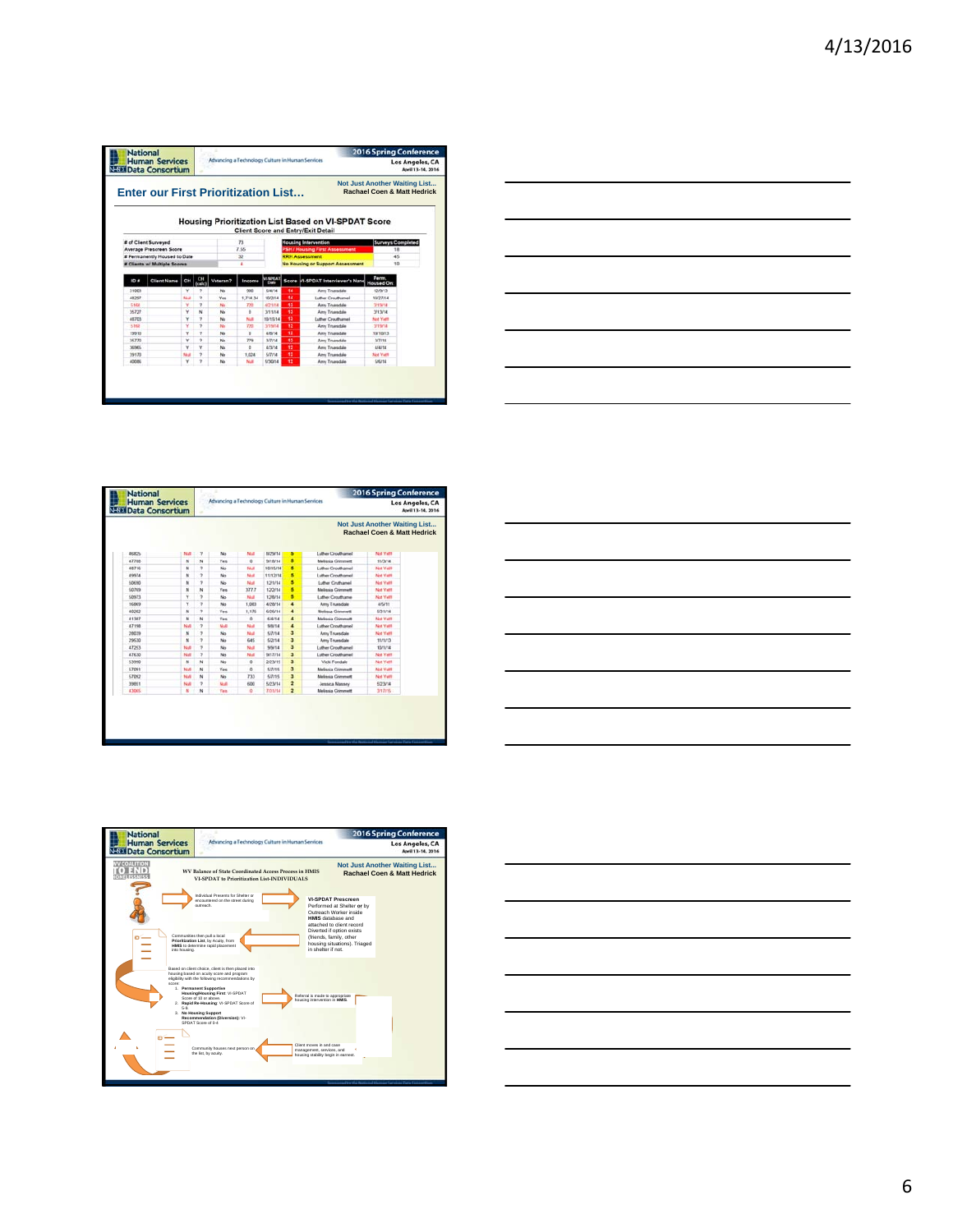| Los Angeles, CA<br>April 13-14, 2016 | <b>2016 Spring Conference</b>                                                  |      | Advancing a Technology Culture in Human Services                          | <b>Human Services</b>            |       | <b>National</b><br><b>NEED Data Consortium</b> |                              |                 |                     |
|--------------------------------------|--------------------------------------------------------------------------------|------|---------------------------------------------------------------------------|----------------------------------|-------|------------------------------------------------|------------------------------|-----------------|---------------------|
|                                      | <b>Not Just Another Waiting List</b><br><b>Rachael Coen &amp; Matt Hedrick</b> |      |                                                                           |                                  |       |                                                | What we found the first year |                 |                     |
|                                      |                                                                                | 7.21 | <b>Average Pre-Screen Score</b>                                           |                                  | 2.734 |                                                | # Clients Surveyed           |                 | <b>All Clients</b>  |
|                                      | Client<br>Perry<br>Count<br>Housed<br>725<br>650                               |      | <b>Housing Infervention Type</b><br><b>PSH/Housing First Assessment</b>   |                                  |       |                                                |                              |                 |                     |
|                                      | 1,541<br>387<br>642<br><b>VAL</b>                                              |      | <b>2. Willie Assessment</b>                                               |                                  |       | % Perm.<br><b>Housed</b>                       | Perm.<br><b>Housed</b>       | Client<br>Count | Pre-Screen<br>Total |
|                                      |                                                                                |      | 3. No Housing / Support Assessment<br><b>VI-SPOAT Acuity Distribution</b> |                                  |       | ON                                             | ö                            | 5               | 16                  |
|                                      |                                                                                |      |                                                                           | <b>ACCO</b>                      |       | 17%                                            | 4                            | 23              | 15                  |
|                                      |                                                                                |      |                                                                           | <b>SAR</b><br>pour<br><b>ASK</b> |       | 10%                                            | z                            | 69              | 14                  |
|                                      |                                                                                |      |                                                                           | <b>John</b><br><b>A</b> Hank     |       | 21%                                            | 19                           | 92              | 13                  |
|                                      |                                                                                |      |                                                                           | ton<br>ext.                      |       | 25%                                            | 36                           | 155             | 12                  |
|                                      |                                                                                |      |                                                                           | $\ddot{ }$                       |       | 19%                                            | 38                           | 197             | Ħ                   |
|                                      |                                                                                |      | <b>VI-SPOAT Pro-Screen Total</b>                                          |                                  |       | 22%                                            | 51                           | 233             | 18                  |
|                                      |                                                                                |      | Permanently Housed                                                        |                                  |       | 26%                                            | 60                           | 240             | ٠                   |
|                                      |                                                                                |      |                                                                           | <b>A SHA</b><br><b>SOL</b>       |       | 22%                                            | 67                           | 299             | ٠                   |
|                                      |                                                                                |      |                                                                           | mo.                              |       | 23%                                            | 81                           | 355             | ï                   |
|                                      |                                                                                |      |                                                                           | no.<br>$\leftarrow$              |       | 27%                                            | 101                          | 374             | ٠                   |
|                                      |                                                                                |      |                                                                           | <b>HERE</b>                      |       | 31%                                            | 112                          | 363             | š                   |
|                                      | 11.1                                                                           |      |                                                                           | ٠                                |       | 25%                                            | 55                           | 222             | 4                   |
|                                      |                                                                                |      | <b>Vi-SPOAY Pro-Screen Total</b>                                          |                                  |       | 23%                                            | 55                           | 244             | s                   |
|                                      |                                                                                |      | People Housed as a % of those Assessed                                    | 44.95                            |       | 28%                                            | 39 <sup>2</sup>              | 137             | ż                   |
|                                      |                                                                                |      |                                                                           | $\cdots$                         |       | 47%                                            | 22                           | 47              | ٠                   |
|                                      |                                                                                |      |                                                                           | 46.3                             |       |                                                |                              |                 |                     |
|                                      |                                                                                |      |                                                                           | $\sim$<br>                       |       |                                                |                              |                 |                     |
|                                      |                                                                                |      |                                                                           |                                  |       |                                                |                              |                 |                     |
|                                      |                                                                                |      | VI-SPOAT Pro-Server Total                                                 |                                  |       |                                                |                              |                 |                     |





| the contract of the contract of the contract of the contract of the contract of |  |
|---------------------------------------------------------------------------------|--|
|                                                                                 |  |



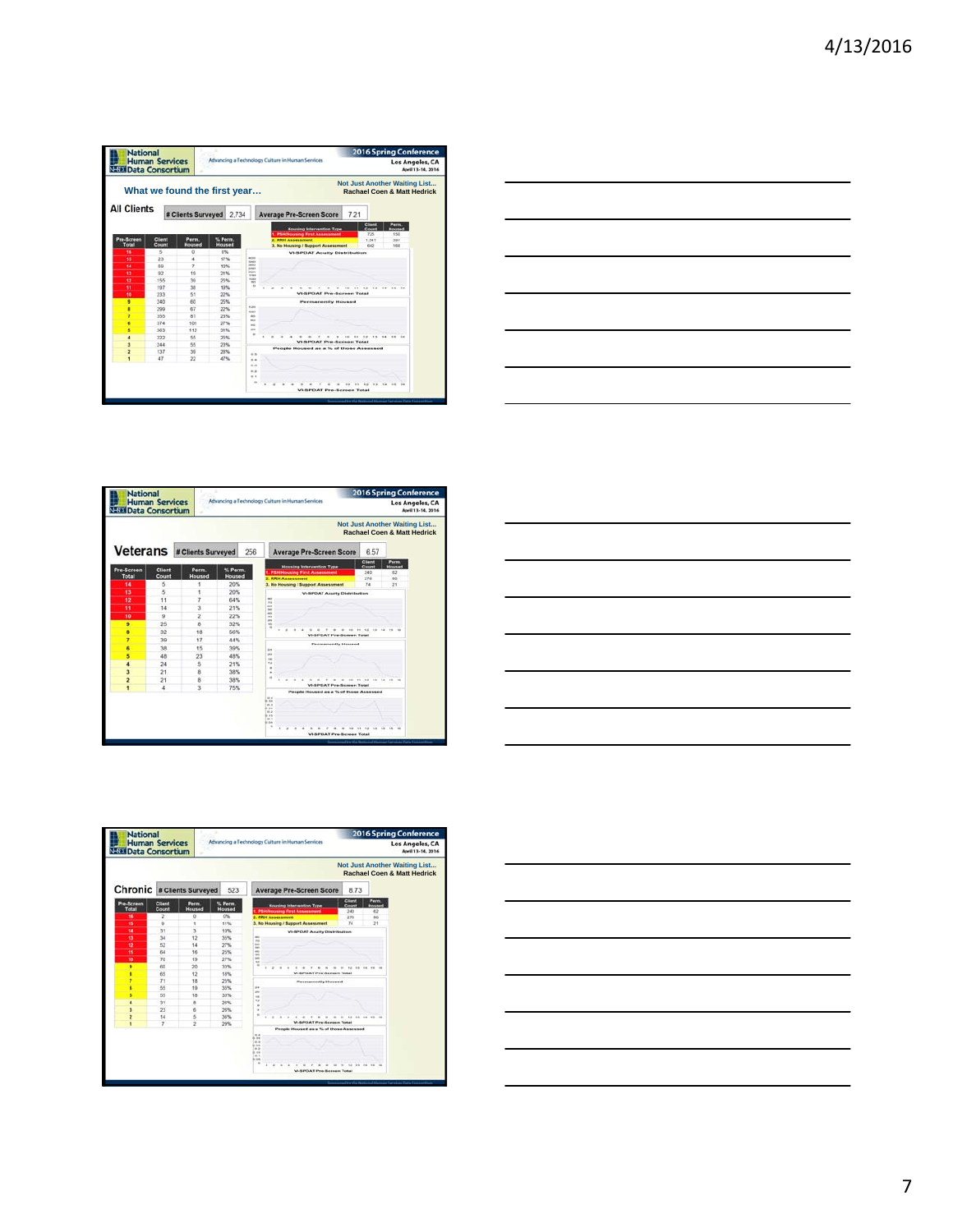





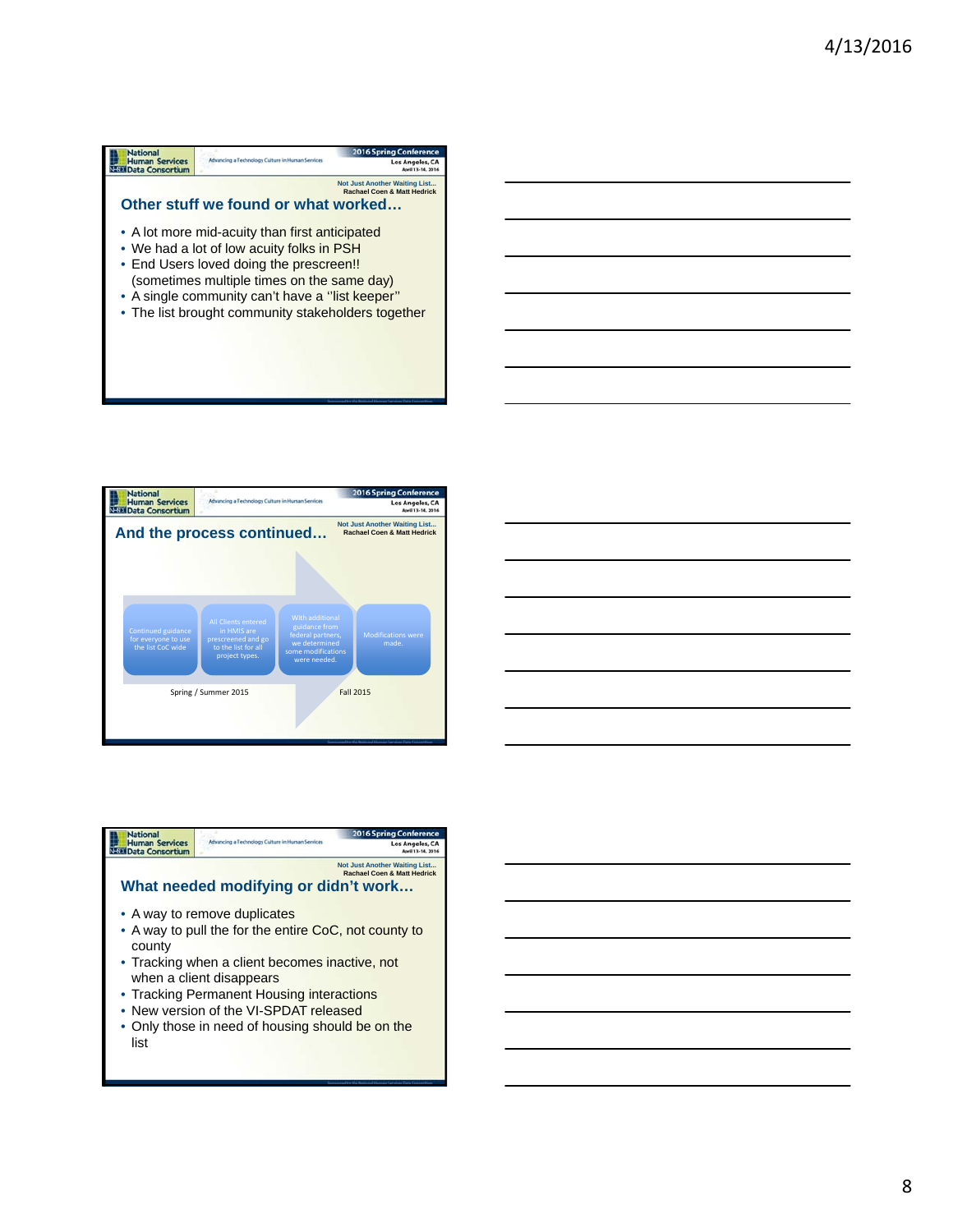| <b>Human Services</b>               | <b>National</b><br>Advancing a Technology Culture in Human Services<br><b>NEED Data Consortium</b> |              |                          |                                         |                   |              |                                                                                             |                                                                                |                                |                 | Los Angeles, CA<br>April 13-14, 2016 |  |
|-------------------------------------|----------------------------------------------------------------------------------------------------|--------------|--------------------------|-----------------------------------------|-------------------|--------------|---------------------------------------------------------------------------------------------|--------------------------------------------------------------------------------|--------------------------------|-----------------|--------------------------------------|--|
|                                     |                                                                                                    |              |                          |                                         |                   |              |                                                                                             | <b>Not Just Another Waiting List</b><br><b>Rachael Coen &amp; Matt Hedrick</b> |                                |                 |                                      |  |
|                                     |                                                                                                    |              |                          |                                         |                   |              | Housing Prioritization List Based on VI-SPDAT Score<br>Client Score and By Name List Detail |                                                                                |                                |                 |                                      |  |
| # of Clean Surveyed                 | 5h                                                                                                 |              |                          | <b>Installed Sciences</b>               |                   |              | <b>Surveys Completed</b>                                                                    |                                                                                |                                |                 |                                      |  |
| <b>Average Prescreen Score</b>      | 6.53                                                                                               |              |                          | <b>SH / Housing First Association</b>   |                   |              | 29<br>17                                                                                    | # basilies Ellerity   + 1 year siles last V-BPSAT                              |                                |                 | ×                                    |  |
| <b>F Clients at Multiple Boores</b> | ٠                                                                                                  |              |                          | <b>No Hooking or Support Assessment</b> |                   |              |                                                                                             | rection Cleans and for PH                                                      |                                |                 |                                      |  |
|                                     |                                                                                                    |              |                          |                                         | <b>WARRANT</b>    | $A=0$        |                                                                                             |                                                                                |                                |                 |                                      |  |
| 0.8<br><b>Clent Name</b>            | County                                                                                             | CH.          | <b>Wed?</b>              | <b>Service</b>                          | <b>Carry</b>      | <b>Boons</b> | <b>VI-SPOAT Agency</b>                                                                      | Old VISPOAT Agency                                                             | <b>Marine</b><br><b>Source</b> | PH <sub>2</sub> | Move<br>n.                           |  |
| aster                               | 11 - Greenbrier                                                                                    |              | ٠                        |                                         | <b>MONTH</b>      | u            |                                                                                             | <b>Scientister Houstong</b><br>Authority                                       |                                |                 |                                      |  |
| 39179                               | <b>13 - Greenbras</b>                                                                              | w            | ٠                        | 1,004                                   | <b>STIM</b>       | u            |                                                                                             | <b>The Quantitation Monet</b><br><b>Authority</b>                              |                                |                 |                                      |  |
| <b>ARTISTS</b>                      | 11. Greenway                                                                                       | <b>State</b> | $\overline{a}$           | 752                                     | 10/8/10           | u            |                                                                                             | <b>BEILAA</b>                                                                  | $\overline{a}$                 | <b>No</b>       | m/h                                  |  |
| <b>BATTS</b>                        | 11 - Steelblat                                                                                     | Yes.         | <b>The</b>               | m                                       | stere             | m            | $\sim$<br><b>Services</b>                                                                   |                                                                                | ٠                              | $\sim$          | <b>SH</b>                            |  |
| etter                               | <b>U. Greenlane</b>                                                                                | <b>Tes</b>   | ٠                        | <b>TAS</b>                              | <b>Atlant</b>     | w            |                                                                                             | <b>Scientifical Mounting</b><br><b>Authority</b>                               |                                |                 | $\sim$                               |  |
| <b>HOLL</b>                         | <b>IL/Question</b>                                                                                 | m            |                          | $\overline{\phantom{a}}$                | <b>Harterford</b> | ٠            |                                                                                             | <b>Greenbrier Now</b><br>Authority                                             |                                |                 |                                      |  |
| <b>KINTS</b>                        | 15 - Greenloter                                                                                    | $-$          | $\sim$                   | <b>Not</b>                              | <b>NOTIFIER</b>   |              |                                                                                             | <b>Hope Haven No.</b>                                                          | ٠                              | No.             | <b>Turn</b>                          |  |
| <b>ASSIM</b>                        | 13 - Greenleise                                                                                    | <b>Mark</b>  | $\sim$                   | $\frac{1}{2}$                           | 1014/18           | ٠            |                                                                                             | <b>BCCAA</b>                                                                   | $\sim$                         | <b>No.</b>      | <b>Side</b>                          |  |
| 2001                                | <b>The Greenway</b>                                                                                | -            | ۰                        | ٠                                       | <b>MADE</b>       | ٠            |                                                                                             | <b>Scientistics</b> Woodmay<br><b>Authority</b>                                | ٠                              |                 |                                      |  |
| 24124                               | 15 - Greenbrier                                                                                    | w            | ٠                        | m                                       | <b>BSN</b>        | ٠            |                                                                                             | <b>Greenbeler Household</b><br>Authority                                       |                                | ٠               | $\blacksquare$                       |  |
|                                     |                                                                                                    |              |                          |                                         |                   |              |                                                                                             | <b>Stendaler Housing</b>                                                       |                                |                 |                                      |  |
| -                                   | <b>U. Greening</b>                                                                                 |              |                          | m                                       | <b>ASSAULT</b>    | ٠            |                                                                                             | Authority<br><b>Standard Houses</b>                                            |                                | -               | ٠                                    |  |
| 44,547                              | <b>11-Greening</b>                                                                                 | w            | ٠                        | ٠                                       | <b>STOLE</b>      | ٠            |                                                                                             | Anthony                                                                        | ٠                              |                 | ٠                                    |  |
| etter                               | t Librariana                                                                                       | -            | ۰                        |                                         | <b>Status</b>     | ٠            |                                                                                             | <b>Greenbline Proverty</b><br>Authority                                        | ٠                              | ٠               | $\overline{\phantom{a}}$             |  |
| 47944                               |                                                                                                    |              | $\overline{\phantom{a}}$ |                                         |                   | ٠            |                                                                                             | <b>Greenbrar Wood</b>                                                          |                                |                 |                                      |  |
|                                     | 12 - Greenbrier                                                                                    |              |                          | w                                       | artensi           |              |                                                                                             | Authority<br><b>Steelblacktonice</b>                                           | ٠                              | ٠               | $\sim$                               |  |
| 49999                               | 11-General                                                                                         | <b>THE</b>   | $\frac{1}{2}$            | $\overline{\phantom{a}}$                | <b>SERVICE</b>    | ٠            |                                                                                             | Authority                                                                      |                                | $\blacksquare$  | $\sim$                               |  |
| <b>MALLS</b>                        | <b>13 - Inventors</b>                                                                              |              | ٠                        | ٠                                       | teness            | ٠            |                                                                                             | <b>Dreampour County</b><br><b>Novema Authors</b>                               |                                | ٠               | ٠                                    |  |
| some:                               | 11 - Greenbrier                                                                                    | <b>Ves</b>   | <b>Tax</b>               | <b>Hotel</b>                            | 6/2016            | ٠            |                                                                                             |                                                                                | $\mathbf{r}$                   | <b>No</b>       | $\sim$                               |  |
| <b>E1060</b>                        | 13 - Greenbrac                                                                                     | <b>Since</b> | $^{36}$                  | <b>Skill</b>                            | <b>WWNS</b>       | Ŧ            |                                                                                             |                                                                                | ٠                              | <b>Note</b>     | <b>Side</b>                          |  |



| <b>Not Just Another Waiting List</b><br><b>Rachael Coen &amp; Matt Hedrick</b><br><b>Bot Pat</b><br>Old VISPOAT Agency<br><b>Infants</b>     |                               |                                                                                                               |                                                                                  |                             |                                              |                                                                                          |                    |              |
|----------------------------------------------------------------------------------------------------------------------------------------------|-------------------------------|---------------------------------------------------------------------------------------------------------------|----------------------------------------------------------------------------------|-----------------------------|----------------------------------------------|------------------------------------------------------------------------------------------|--------------------|--------------|
|                                                                                                                                              |                               |                                                                                                               |                                                                                  |                             |                                              |                                                                                          |                    |              |
|                                                                                                                                              | <b>VI-SPOAT Agency</b>        | $A =$<br><b>W-BROAT</b><br><b>Cluster</b><br><b>Boone</b>                                                     | <b>Income</b>                                                                    | Vet?                        | D                                            | County                                                                                   | <b>Client Name</b> | $\mathbf{c}$ |
| North Cantral IIIV<br>Community Artists                                                                                                      |                               | ٠<br>61618                                                                                                    | $\circ$                                                                          | Yes.                        | <b>Mad</b>                                   | 13 - Greenbrier                                                                          |                    | 67806        |
| WAST Constituted Health                                                                                                                      |                               |                                                                                                               |                                                                                  |                             |                                              |                                                                                          |                    |              |
|                                                                                                                                              |                               |                                                                                                               |                                                                                  |                             |                                              |                                                                                          |                    | heated       |
|                                                                                                                                              |                               |                                                                                                               |                                                                                  |                             |                                              |                                                                                          |                    | 62033        |
|                                                                                                                                              |                               |                                                                                                               |                                                                                  |                             |                                              |                                                                                          |                    | 65144        |
| Authority                                                                                                                                    |                               | said.<br>٠                                                                                                    | <b>ALC</b>                                                                       | <b>Wall</b>                 | <b>Mark</b>                                  | 11 - Greenbrie                                                                           |                    | 42196        |
|                                                                                                                                              | <b>NOWACAA</b>                | ٠<br>kiting                                                                                                   | 258.16                                                                           | ties.                       | Mat                                          | 13 - Greenbrief                                                                          |                    | 65588        |
|                                                                                                                                              | <b>Services</b>               | sotne                                                                                                         | Ho                                                                               | tu.                         | <b>MAR</b>                                   | 13 - Greenteier                                                                          |                    | 06478        |
|                                                                                                                                              |                               |                                                                                                               |                                                                                  |                             |                                              |                                                                                          |                    | 29636        |
|                                                                                                                                              |                               |                                                                                                               |                                                                                  |                             |                                              |                                                                                          |                    | 63MW         |
| NOWVOAA                                                                                                                                      |                               | <b>Athon</b>                                                                                                  |                                                                                  | Tex                         | <b>No.</b>                                   | 13 - Greenhous                                                                           |                    | atter        |
| NOWVCAA                                                                                                                                      |                               | ä<br>5/5/18                                                                                                   | 333                                                                              | No                          | <b>Mad</b>                                   | 13 - Greenbrier                                                                          |                    | 67092        |
|                                                                                                                                              |                               | а<br>80904                                                                                                    | <b>And</b>                                                                       | ٠                           | <b>Black</b>                                 | 13 - Greenbrier                                                                          |                    | 60801        |
|                                                                                                                                              | Services                      | 3<br>114/14                                                                                                   | <b>And</b>                                                                       | <b>South 1</b>              | And                                          | 13 - Greenbrier                                                                          |                    | 65803        |
| Hope Havet Inc.                                                                                                                              | <b>Huge Harant</b>            | 9/3/18                                                                                                        | 3.000                                                                            | Text.                       | NA                                           | 13 - Greenbrier                                                                          |                    | <b>AAST</b>  |
| Services<br><b>Hope Haven Inc.</b><br><b>Groundster Houstong</b><br><b>Creatories Housing</b><br><b>Authority</b><br><b>RCCAA Fine Haven</b> | <b>Huge Haven</b><br>Services | ٠<br>6318<br>٠<br>9315<br>٠<br>12/32/18<br>٠<br>3<br>actival<br>$\overline{\phantom{a}}$<br>3/23/15<br>3<br>ź | <b>Not</b><br>$\alpha$<br>733<br><b>Mark</b><br>$\overline{a}$<br>$\overline{a}$ | No.<br>Tes<br>No<br>÷<br>No | <b>Mad</b><br>NA<br>Mat<br><b>Mark</b><br>NA | 13 - Greenbrief<br>11. Greenhous<br>13 - Greenbrier<br>13 - Greenland<br>13 - Greenbrier |                    |              |